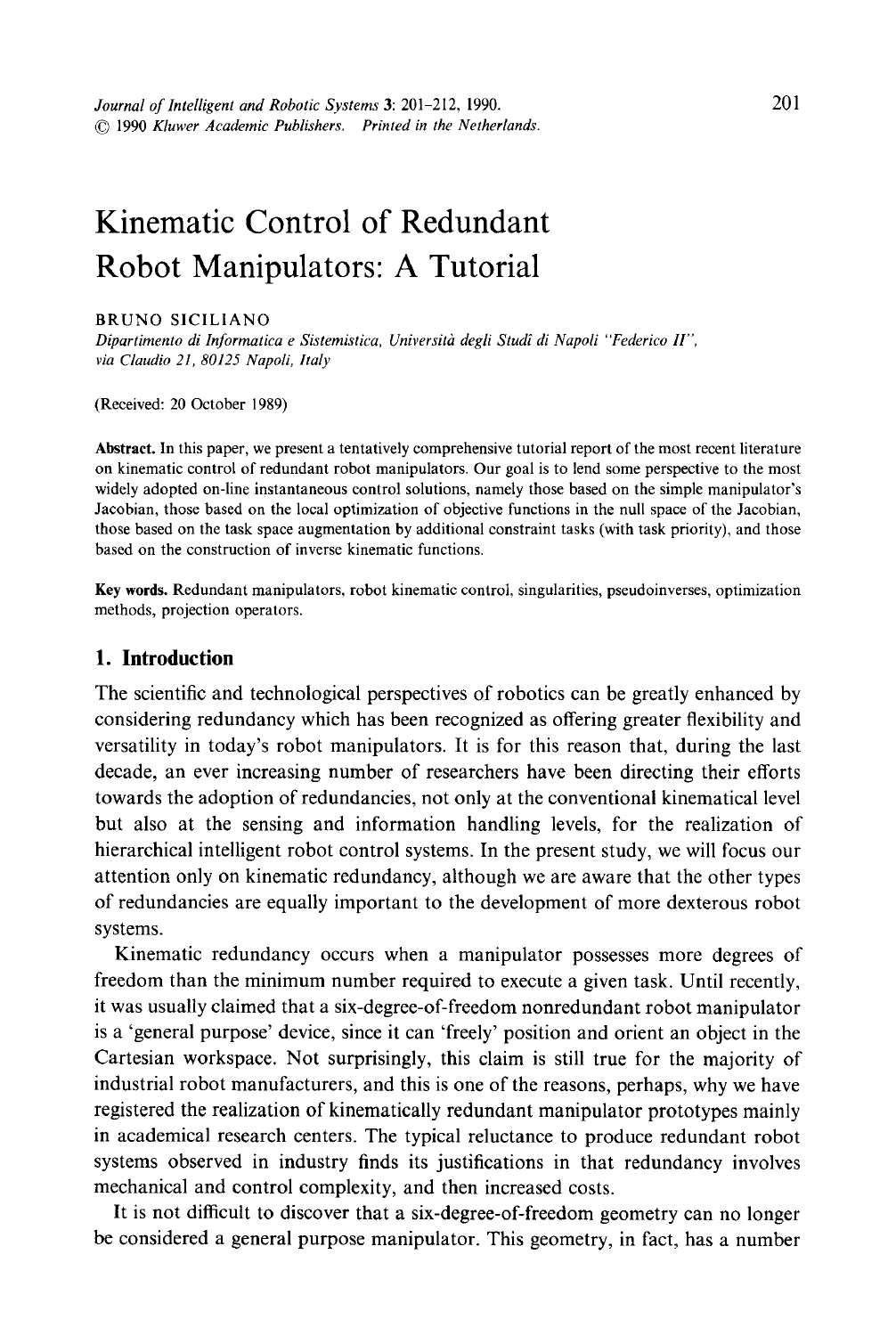of kinematic flaws such as limited joint ranges, workspace obstructions, and kinematic singularities which, in turn, prevent the manipulator from attaining arbitrarily assigned end-effector locations in its workspace. It is then desirable for a 'true' general purpose manipulator to dispose of additional degrees of freedom to overcome the above limitations; the seven-degree-of-freedom human arm constitutes an excellent model of a dexterous redundant structure.

Nonetheless, it should be made clear that manipulator redundancy can be established only with respect to the given task in the sense that a manipulator is termed redundant when the number of active joints exceeds the number of variables which identify the task. For instance, a three-degree-of-freedom planar manipulator becomes redundant if the tip orientation angle is of no concern for a two-dimensional motion task. Analogously, a six-degree-of-freedom manipulator becomes redundant with respect to all those five-dimensional end-effector tasks, such as arc welding, laser cutting, spray painting, which do not require the specification of the sixth roll angle typically encountered in industrial robot geometries.

When a manipulator is redundant, it is anticipated that the inverse kinematic problem admits infinite solutions. This implies that, for a given constant location of the manipulator's end-effector, it is possible to induce a self-motion of the structure, i.e. without changing the location of the end-effector. Thus, the arm can be reconfigured to find better postures for an assigned set of task requirements. More generally, if a motion task trajectory is commanded to the end-effector, it is possible in principle to continuously modify the joint motion in such a manner that not only the end-effector task is correctly executed, but also a suitable constraint task is accomplished at best.

A number of solution techniques for solving the kinematic control problem for redundant manipulators have been suggested by researchers. In this paper, we review some of - what we believe - the most relevant literature that has appeared up until 1988, including our own work, by providing unified frameworks for characterizing the features of each method.

Most of the proposed approaches are based on the instantaneous or local resolution of redundancy at the velocity level through the use of the manipulator's Jacobian matrix. Global optimization techniques have also been proposed but they involve increased computational complexity which rules them out in practical on-line implementation for which the end-effector trajectory is continuously modified based on sensory feedback information. The local resolution methods can be distinguished in those optimizing a suitable scalar objective function in the null space of the Jacobian matrix, and those adopting a task space augmentation by defining a suitable constraint task in addition to the end-effector task, and eventually resorting to a task priority strategy. Conceptually close to the latter is the method based on the construction of inverse kinematic functions on suitable reduced workspaces. Proper references will be given throughout the paper wherever each method is discussed.

The paper is organized as follows. Section 2 presents the inverse kinematic problem for redundant manipulators. Simple Jacobian-based techniques are discussed in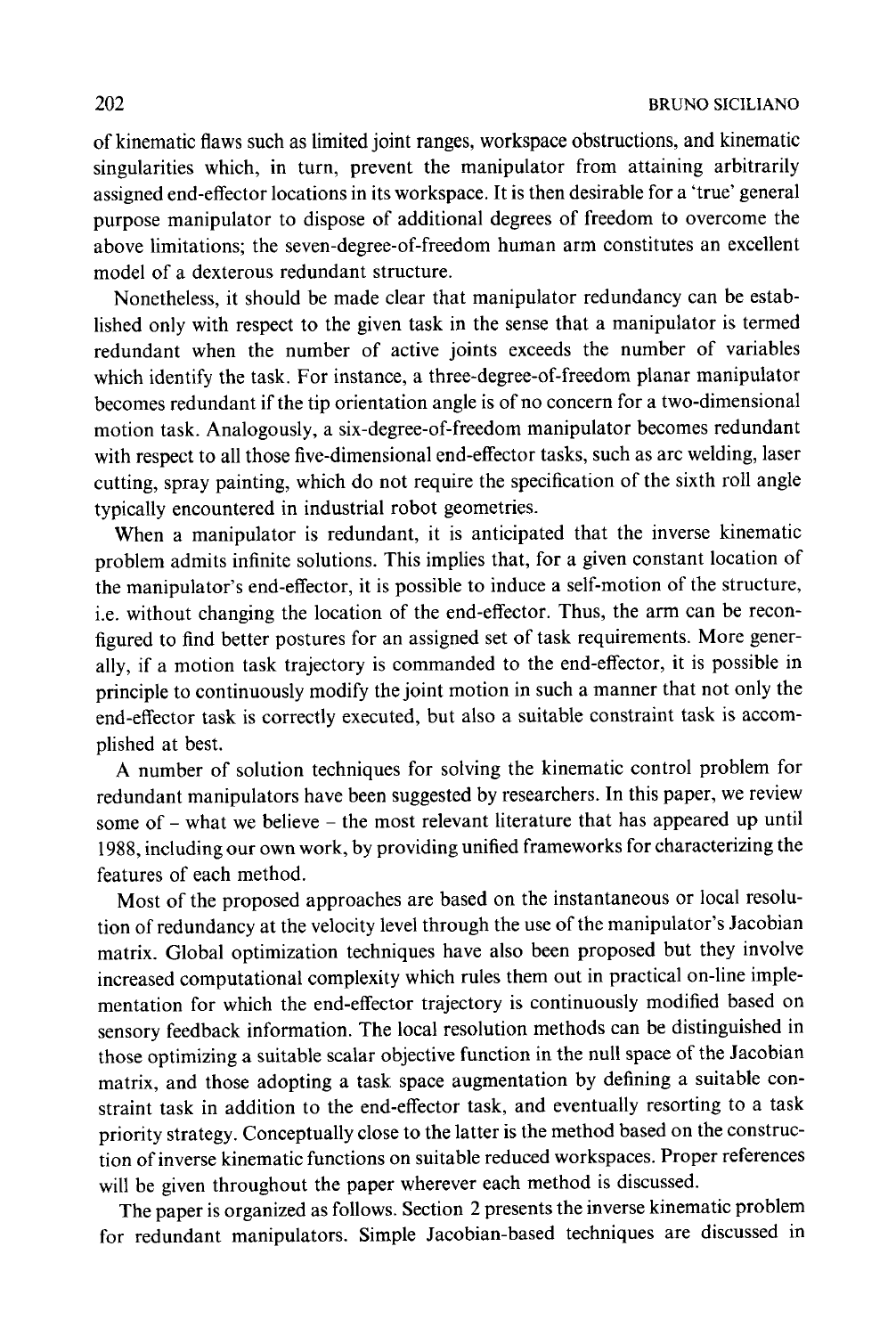Section 3. The gradient projection method is illustrated in Section 4 and the augmented task space approach is presented in Section 5. Section 6 concentrates on the inverse kinematic function method. Conclusions are drawn in a final section.

## **2. The Kinematic Control Problem for Redundant Manipulators**

In order to fix the notation throughout the paper, the direct kinematic mappings of interest for robot manipulators, can be written as

$$
\mathbf{x} = \mathbf{f}(\mathbf{q}),\tag{1}
$$

$$
\dot{\mathbf{x}} = \mathbf{J}(\mathbf{q})\dot{\mathbf{q}},\tag{2}
$$

where q is the  $(n \times 1)$  vector of joint variables, x is the  $(m \times 1)$  vector of task variables,\* f is a differentiable nonlinear vector function whose structure and parameters are assumed to be known for any given manipulator, **J** is the  $(m \times n)$ configuration dependent Jacobian matrix - formally defined as  $\partial f/\partial q$  - and the upper dot denotes time derivative.

For a given trajectory in the task space  $x(t)$ , the *kinematic control* problem can be formulated as to find a joint space trajectory  $q(t)$  such that  $f(q(t)) = x(t)$  is satisfied.

It is clear that in the case of a redundant manipulator with respect to a given task  $(m < n)$ , the inverse kinematic problem admits infinite solutions. This suggests that redundancy can be conveniently exploited to meet additional constraints on the kinematic control problem in order to obtain greater manipulability in terms of manipulator configurations and interaction with the environment.

If the robot is required to move in a cluttered environment, for instance, avoidance of obstacles (Maciejewski and Klein, 1985) and mechanical joint limits (Liégeois, 1977) is usually desired. In other applications, it could be of interest to minimize the joint actuator power consumption (Vukobratović and Kirćanski, 1984).

The other important point in purposely adopting redundancy is the avoidance of kinematic singularities, which occur when the matrix **, at some configuration**  $**q**$ **, has** rank less than  $m$ . In this case the manipulator loses its ability to move along or rotate about some direction of the task space, meaning that its manipulability is reduced. The manipulability measure introduced by Yoshikawa (1985b) as  $\sqrt{\det(\mathbf{J}\mathbf{J}^T)}$ , and the dexterity measures proposed by Klein and Blaho (1987), e.g. the matrix condition number and the minimum singular value of the matrix  $JJ<sup>T</sup>$ , represent indices of the ability of a manipulator to arbitrarily position and orient its end-effector. Isotropy criteria have been discussed by Angeles (1988). The dynamic manipulability measure (Yoshikawa, 1985a), instead, takes the arm dynamics into account. Related to these measures is also the concept of task compatibility (Chiu, 1988), according to which the matrix  $JJ<sup>T</sup>$  is utilized to determine quantitative indices of the ability to perform an exertion/control task along a given direction of the task space.

\* Notice that, in the most general case, x does not necessarily denote the end-effector location but it can be any direct kinematic function of the joint variables expressed in a suitable reference frame.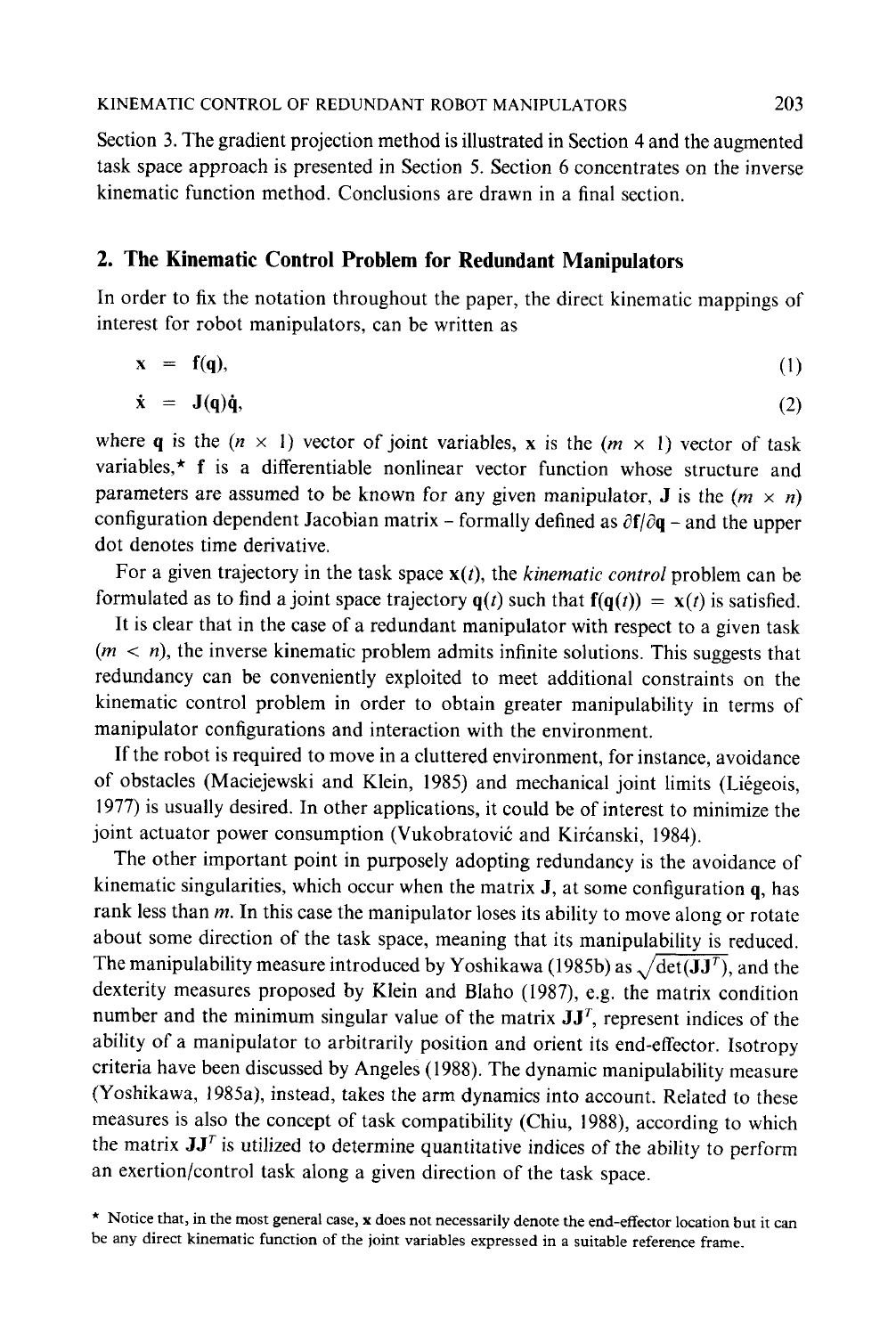### **3. Simple Jacobian-Based Techniques**

As emphasized in the Introduction, most of the approaches for solving redundancy appeared in the literature are based on the inversion of the mapping (2) in that a solution in terms of the joint velocities is sought as

$$
\dot{\mathbf{q}} = \mathbf{K}(\mathbf{q})\dot{\mathbf{x}},\tag{3}
$$

where K is a suitable  $(n \times m)$  control matrix based on the Jacobian matrix. In his pioneering work on resolved-rate control, Whitney (1969) proposed to use the Moore-Penrose *pseudoinverse* of the Jacobian matrix as

$$
\dot{\mathbf{q}} = \mathbf{J}^{\dagger}(\mathbf{q})\dot{\mathbf{x}},\tag{4}
$$

where  $J^{\dagger}$  is the matrix defined as  $J^{\dagger} = J^{T}(JJ^{T})^{-1}$ .

At first glance, this solution is quite attractive since the pseudoinverse has a least squares property that generates the minimum norm joint velocities. However, Baillieul, Hollerback and Brockett (1984) proved that kinematic singularities are not avoided in any practical sense, since joint velocities are minimized only instantaneously and then can become arbitrarily large near singular configurations.

In order to overcome this drawback, Wampler (1986) and Nakamura and Hanafusa (1986) independently proposed the use of a *damped least-square inverse* of the Jacobian matrix in the form of  $\mathbf{J}^* = \mathbf{J}^T(\mathbf{J}\mathbf{J}^T + \lambda^2\mathbf{I})^{-1}$ , corresponding to a modified Jacobian that is nonsingular in the whole workspace. Under this control, one obtains only an approximate inverse kinematic solution, and the problem is to select suitable values for the damping factor  $\lambda$  which sets the weight of the minimum norm solution, i.e.  $\|\dot{\mathbf{a}}\|$ , with respect to the minimum task tracking error, i.e.  $\|\dot{\mathbf{x}} - \mathbf{J}\dot{\mathbf{q}}\|$ . High values of  $\lambda$  give good behaviour but reduced accuracy in the neighbourhood of singular points; it can be recognized that the appropriate choice of  $\lambda$  depends on the minimum singular value of the matrix J which is a measure of proximity to singularities. Maciejewski and Klein (1988) have recently presented a technique to determine a good estimate of the minimum singular value to set  $\lambda$ ; a refinement of the technique is also proposed which performs selective filtering only in the direction of the singular components for a given task tracjectory. Incidentally, we remark that the above method can be used for nonredundant manipulators in the neighbourhood of singular configurations.

Another shortcoming of the solution (4) is that *repeatibility* of joint trajectories for repeated task trajectories is not preserved (Klein and Huang, 1983); this is not desirable in most practical applications, e.g. with industrial robots. Within the framework of generalized inverse methods, Shamir and Yomdin (1988) have established an elegant mathematical condition for the pseudoinverse solution - and more generally for any solution of the type (3) - to be repeatable: For any two columns  $\mathbf{k}_i$  and  $\mathbf{k}_j$  of K, their Lie bracket  $[k_i, k_j]$  must be a linear combination of the columns of K.\*

<sup>\*</sup> For the reader who is not familiar with differential geometry theory, we recall here that the Lie bracket of two  $(n \times 1)$  vectors **u** and **v**, that are both functions of an  $(n \times 1)$  vector **w**, is the vector [**u**, **v**] =  $(\partial \mathbf{v}/\partial \mathbf{w})\mathbf{u} - (\partial \mathbf{u}/\partial \mathbf{w})\mathbf{v}.$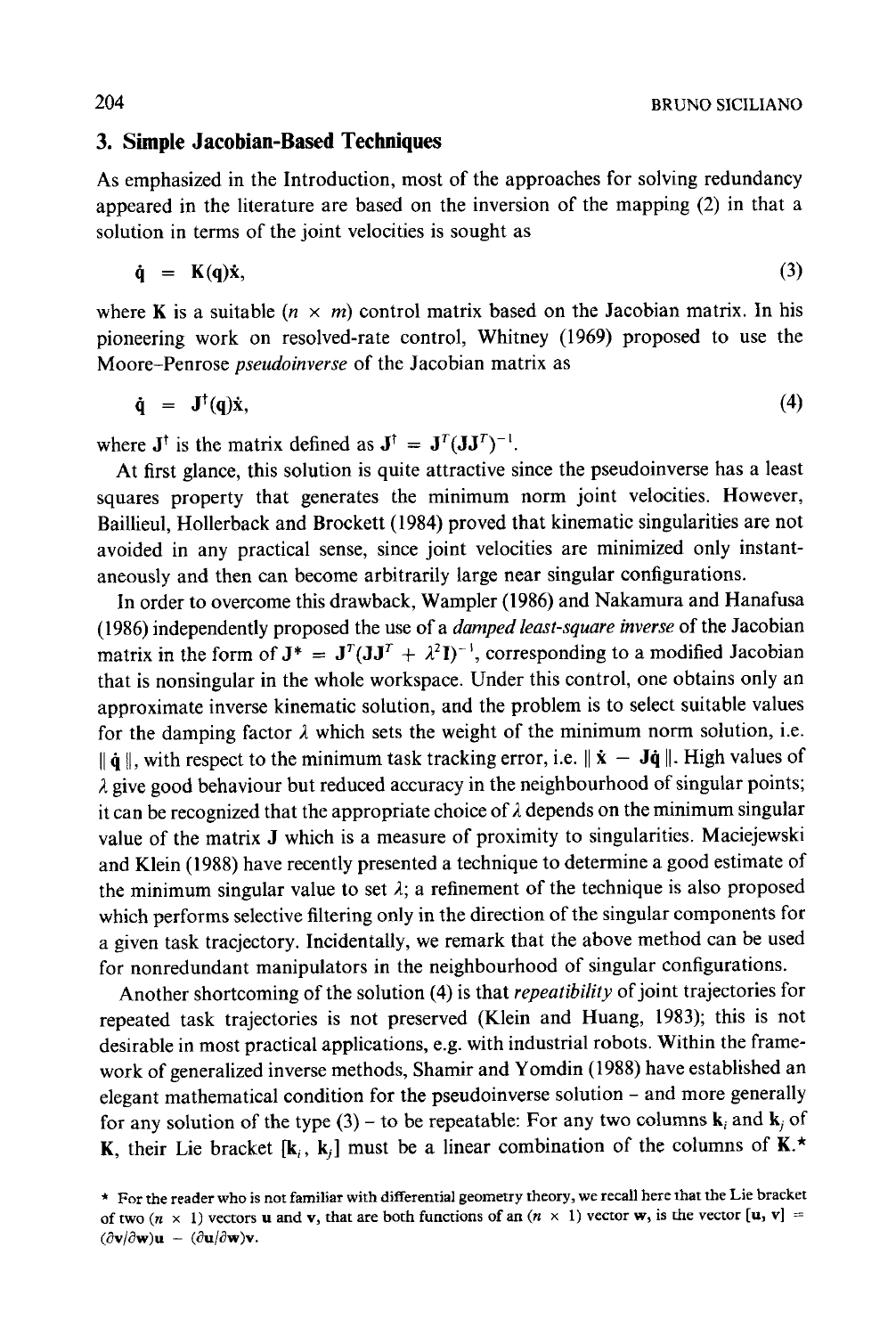Therefore, this condition can be creatively exploited to find the initial setting  $q(0)$ , under the control K, that ensures repeatable task motion in a simply connected region of the manipulator's workspace.\* We would like to point out, however, that the above condition, although appealing from a pure mathematical viewpoint, seems less interesting from a real application viewpoint, since it is quite impractical to be exactly satisfied; a slight numerical offset on the initial joint setting satisfying the condition would, in fact, no longer imply repeatability.

Last but not least, it must be remarked that a solution of the type (3) is inherently *open-loop:* Once the initial joint setting  $q(0)$  is known, Equation (3) is integrated over time to provide the joint path  $q(t)$ . This is implemented on the computer, of course, in discrete-time and thus unavoidably causes numerical drifts in the task space. In order to overcome this drawback, a *closed-loop* algorithmic version of the solution (3) can be obtained if the task space vector  $\dot{x}$  is replaced by  $\dot{x} = \dot{x}_d + \Lambda e$ , where  $e = x_d - x$  denotes the error between the desired task trajectory  $x_d$  and the actual task trajectory x which can be computed from current joint variables via Equation (1), and  $\Lambda$  is a positive definite (diagonal) matrix that suitably shapes the error convergence (Sciavicco and Siciliano, 1987b; Tsai and Orin, 1987). Notice that the current joint variables are not to be confused with the real robot joint sensor measurements used by the dynamic control. This receives the outputs of the kinematic control as reference inputs, indeed.

Furthermore, if a computationally cheaper solution is desired, one may devise a solution based on the *transpose* of the Jacobian matrix, i.e.

$$
\dot{\mathbf{q}} = \mathbf{J}^T(\mathbf{q})\Lambda \mathbf{e}
$$
 (5)

which can be shown, via a simple Lyapunov argument, to guarantee limited tracking errors and null steady-state ( $\dot{\mathbf{x}}_d = 0$ ) errors (Sciavicco and Siciliano, 1987a; Slotine and Yoerger, 1987). An intrinsic advantage of the solution (5) is that it may avoid the typical numerical instabilities which occur at kinematic singularities, since no pseudoinverse of the Jacobian matrix is required (Sciavicco and Siciliano, 1988b).

## **4. Gradient Projection Method**

Revisiting the pseudoinverse minimum-norm solution (4), it can be easily shown that a more general solution to Equation (2) is given by

$$
\dot{\mathbf{q}} = \mathbf{J}^{\dagger}(\mathbf{q})\dot{\mathbf{x}} + [\mathbf{I} - \mathbf{J}^{\dagger}(\mathbf{q})\mathbf{J}(\mathbf{q})]\dot{\mathbf{q}}_0, \qquad (6)
$$

where I is the  $(n \times n)$  identity matrix and  $\dot{q}_0$  is an  $(n \times 1)$  arbitrary joint velocity vector. The solution (4) has been modified by the addition of the homogeneous term created by the projection operator  $(I - J^{\dagger} J)$  which selects the components of  $\dot{q}_0$  in the null space of the mapping J; thus,  $\dot{q}_0$  produces only a joint self-motion of the structure

<sup>\*</sup> A simply connected subset of the workspace is that portion of the workspace such that any closed path in **the subset** can be continuously deformed into smaller and smaller closed paths that eventually shrink to a single point.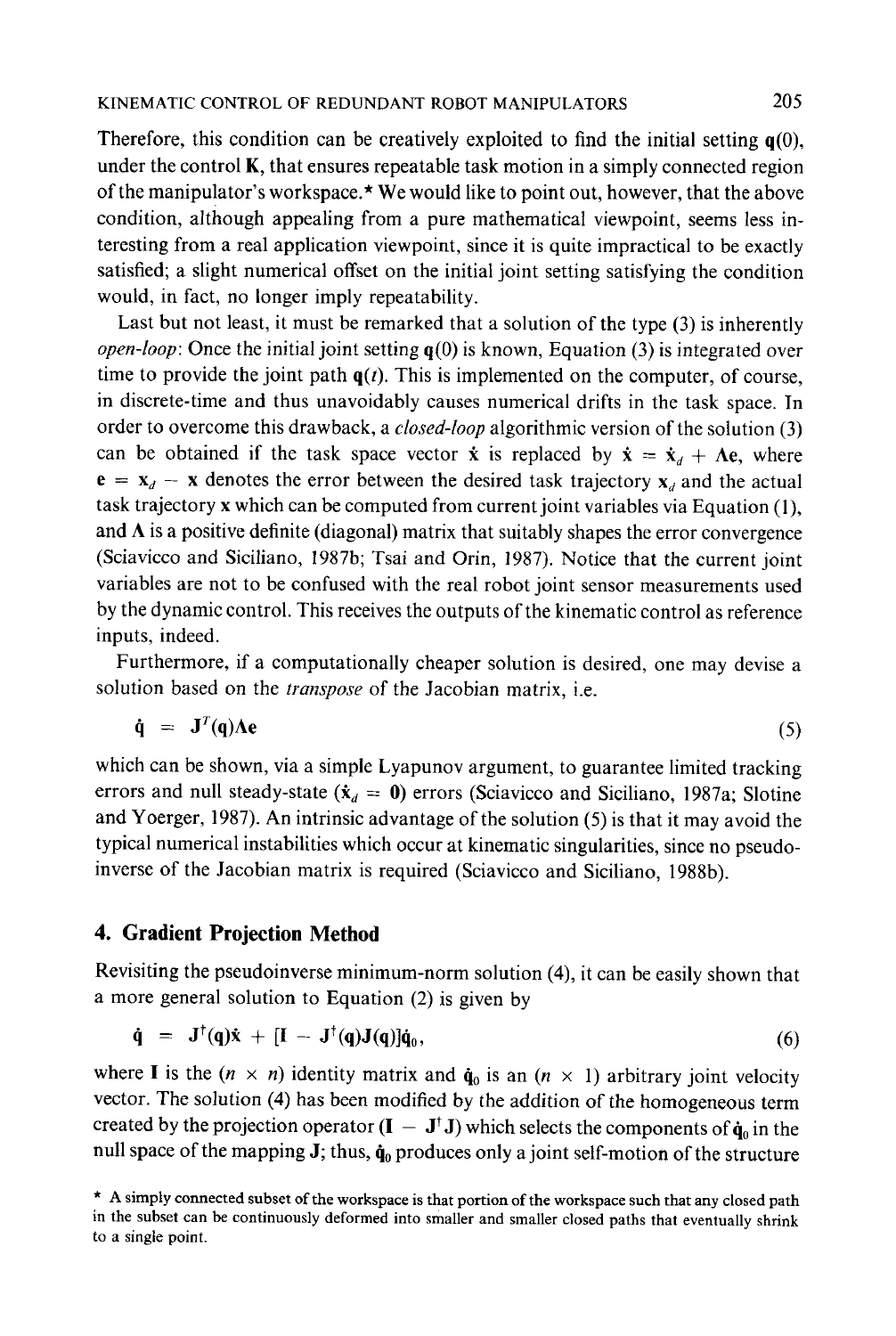but no task space motion. An efficient method to compute a solution of the type (6) while avoiding explicit calculation of  $J^{\dagger}$  can be utilized if a full-rank submatrix of the Jacobian is available (Chevallereau and Khalil, 1988).

One of the most widely adopted approach is to solve redundancy by optimizing a scalar cost function  $h(\mathbf{q})$  using the *gradient projection* method, i.e. choosing  $\dot{\mathbf{q}}_0$  =  $(\partial h/\partial \mathbf{q})^T$ . Notice that any differentiable cost function may be used as long as the function can be reduced to an expression in terms of the joint variables only. Examples of cost functions can be found in Liégeois (1977) for the avoidance of mechanical joint limits, in Yoshikawa (1985a,b) for the maximization of kineto-static and dynamic manipulability measures respectively, and in Dubey, Euler and Babcock (1988) for the maximization of various criteria. Yet another solution based on proper bounds for the rate of change of the Jacobian to be optimized has been proposed by Mayorga and Wong (1988).

It must be remarked that all the above techniques are only local optmization techniques, since they deal with the instantaneous kinematics of motion. Global optimization techniques which minimize some performance index across a whole trajectory have been derived by Nakamura and Hanafusa (1987) based on Pontryagin's maximum principle, by Suh and Hollerbach (1987) using the calculus of variation, and by Kazerounian and Wang (1988) also using the calculus of variation but in a simpler fashion. However, even though global optimization solutions perform better than local optimization solutions, they are impractical for on-line feedback control, due to the heavy computational requirements.

### **5. Task Space Augmentation**

Another method of solving redundancy, conceptually different from the above methods, is that of imposing an additional constraint task to be executed along with the original (end-effector) task. In details, a functional constraint task on the joint variables can be considered in the form

$$
y = f_{\nu}(q), \tag{7}
$$

where  $f<sub>y</sub>$  is an  $(r \times 1)$  vector with continuous derivatives with respect to q; also it is  $r \leq (n - m)$  so as to employ at most all redundant degrees of freedom. Consequently, the *augmented task space* can be formally characterized as (Sciavicco and Siciliano, 1987a; Egeland, 1987)

$$
\mathbf{x}_A = \begin{bmatrix} \mathbf{x} \\ \mathbf{y} \end{bmatrix} = \begin{bmatrix} \mathbf{f}(\mathbf{q}) \\ \mathbf{f}_y(\mathbf{q}) \end{bmatrix} . \tag{8}
$$

In general, however, it is unlikely that, given any path  $x_A(t)$ , the joint paths  $q(t)$  will satisfy both tasks. In other words, it is quite difficult to select an *ad hoc* constraint task to be satisfied together with the original task, unless one has enough insight into the specific problem. An example of such kind can be found in Sciavicco, Siciliano and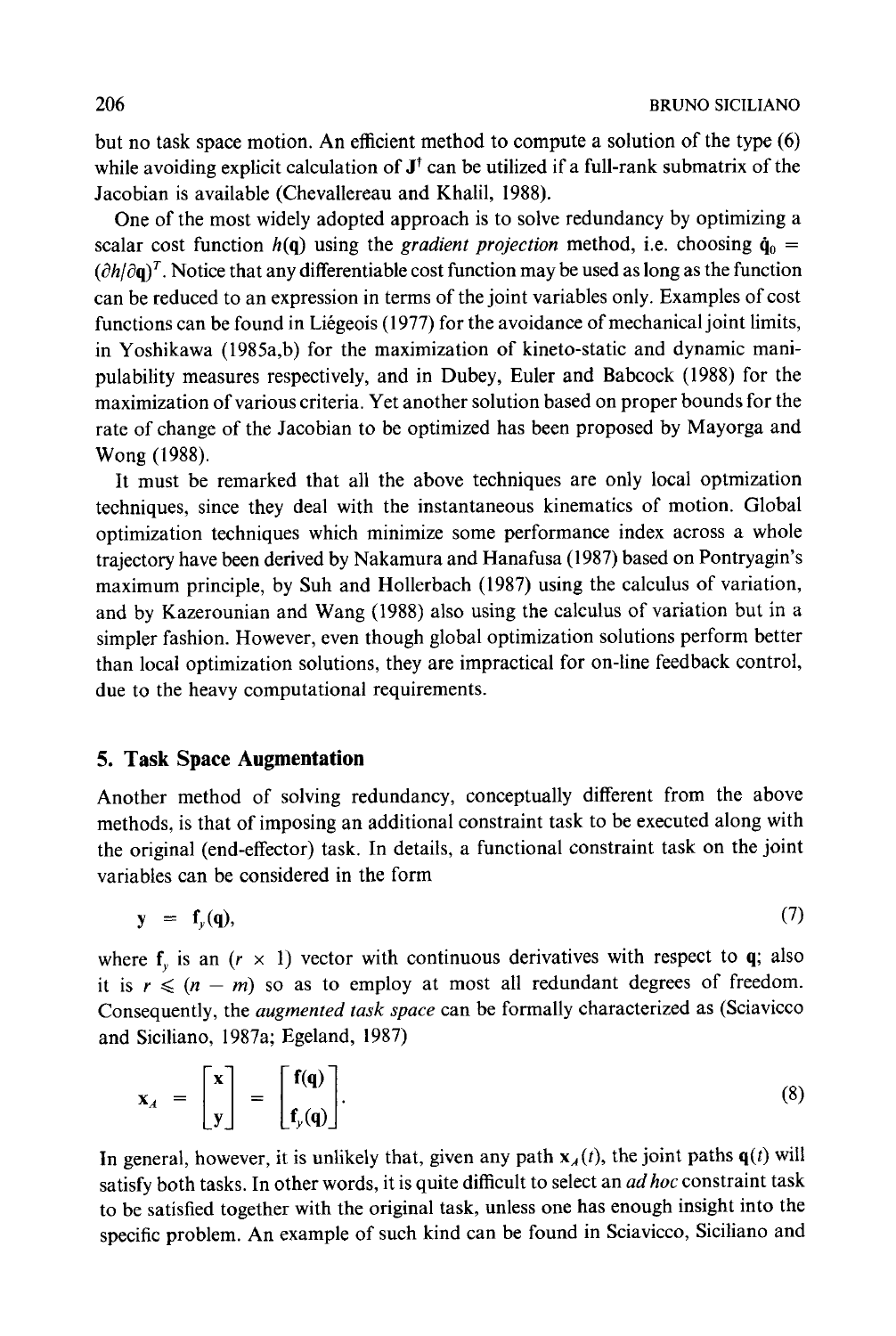Chiacchio (1988), where a snake-like robot arm is commanded to move in a toroidal region.

Another indirect way of choosing the constraint task is that of requiring that the manipulator optimize some cost function of the type discussed above. To the purpose, in the case of  $r = (n - m)$ , Baillieul (1985) suggested to project the gradient of the cost function onto the null space of the Jacobian and impose that this is zero, i.e.

$$
\left[\mathbf{I} - \mathbf{J}(\mathbf{q})\mathbf{J}^\dagger(\mathbf{q})\right] \left(\frac{\partial h(\mathbf{q})}{\partial \mathbf{q}}\right)^T = \mathbf{0} \tag{9}
$$

from which an  $(r \times 1)$  constraint task vector can be derived in the form

$$
\mathbf{g}(\mathbf{q}) = \mathbf{0} \tag{10}
$$

which in turn corresponds to an equation of the type (7). This technique has been later formalized by Chang (1987) who derived the constraint task in the form

$$
\mathbf{Z}(\mathbf{q})\left(\frac{\partial h(\mathbf{q})}{\partial \mathbf{q}}\right)^T = \mathbf{0},\tag{11}
$$

where **Z** is composed of  $(n - m)$  linearly independent row vectors which span the null space of the matrix **J**. In the scalar case, i.e.  $(n - m) = 1$ , it is quite straightforward to find a symbolic expression for Z, as already in Baillieul (1985) for a simple three-degree-of-freedom planar arm, but some difficulties may arise in the vector case.

Nonetheless, once the task space augmentation has been set up according to any of the above methods, it is possible to solve an augmented kinematic equation of the type (8) either numerically for each point along the path  $x<sub>A</sub>(t)$ , as done in Chang (1987), or in the same formal way as in (3). In fact, differentiating Equation (8) with respect to time gives

$$
\dot{\mathbf{x}}_A = \mathbf{J}_A(\mathbf{q})\dot{\mathbf{q}},\tag{12}
$$

where

$$
\mathbf{J}_A = \begin{bmatrix} \mathbf{J} \\ \mathbf{J}_y \end{bmatrix} \tag{13}
$$

is a suitably augmented Jacobian matrix and  $J_y = \partial y / \partial q$ . One can then solve Equation (12) as

$$
\dot{\mathbf{q}} = \mathbf{K}_A(\mathbf{q}) \dot{\mathbf{x}}_A \tag{14}
$$

which, in the case  $r = (n - m)$ , reduces to what Baillieul (1985) called the *extended Jacobian* technique; also  $K_A$  becomes  $J_A^{-1}$ . Notice that for constraint tasks of the type  $(11)$ , this method will propagate joint configurations that extremize  $h(q)$  provided that the initial joint configuration  $q(0)$  has been chosen to extremize h. Again in this case, to get a closed-loop solution, it is suggested to replace  $\dot{x}_A$  by  $\dot{x}_{Ad} + \Lambda_A e_A$  with obvious meaning of the symbols; the pseudoinverse control can be used as in Equation (4) or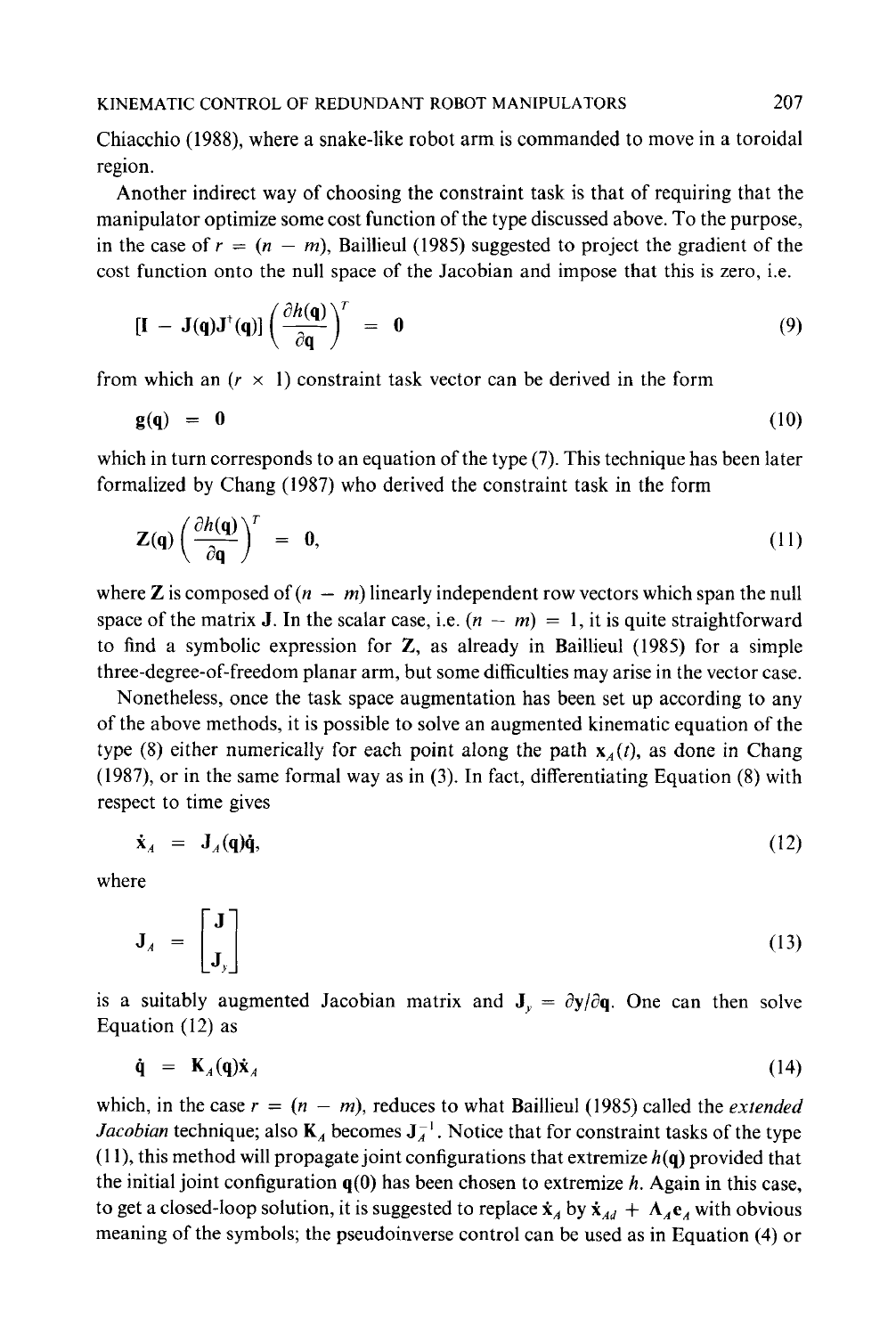another option is offered by the use of the Jacobian transpose in the fashion of Equation (5) (Sciavicco and Siciliano, 1987b).

Remarkably, a nice feature of the augmented task space method when the space of redundancy is entirely exploited, i.e.  $r = (n - m)$ , is that it is repeatable for any initial joint setting, on condition that paths are chosen in a simply connected subset of the workspace (Baker and Wampler, 1988).

On the other hand, a major problem that may be encountered in the application of the solution (14) in a task space augmentation setting is the occurrence of *algorithmic singularities* (Baillieul, 1986) which are the singularities associated with the augmented Jacobian matrix  $J_A$ . It can be shown that if the Jacobian matrix J is full rank m and the constraint Jacobian matrix  $J_{y}$  is also full rank r, then the augmented Jacobian matrix  $J_A$  is full rank  $(r + m)$  if and only if  $\mathcal{R}(J^T) \cap \mathcal{R}(J^T) = 0$ , where  $\mathcal{R}(A)$  denotes the range space of matrix A (Sciavicco and Siciliano, 1988a). A useful analytical tool to aid in the analysis of algorithmic singularities has been established by Baillieul (1987) via the adoption of suitable constrained (coordinate-free) manipulability indices.

An effective solution to handle multiple tasks is constituted by the *task priority*  strategy formalized by Nakamura, Hanafusa and Yoshikawa (1987), but implicitly adopted by Maciejewski and Klein (1985) to perform obstacle avoidance. The original (end-effector) task and the constraint task are assigned different priorities in that the task of lower priority is satisfied only if it does not conflict with the task of higher priority. With reference to the above augmented task space formulation and assuming that the constant task  $y$  is given lower priority than the original task  $x$ , the joint velocity solution (14) can be modified into - referring to the pseudoinverse solution and suppressing the q-dependence for notation compactness -

$$
\dot{\mathbf{q}} = \mathbf{J}^{\dagger}\dot{\mathbf{x}} + (\mathbf{I} - \mathbf{J}^{\dagger}\mathbf{J})\mathbf{\tilde{J}}_{\nu}^{\dagger}(\dot{\mathbf{y}} - \mathbf{J}_{\nu}\mathbf{J}^{\dagger}\dot{\mathbf{x}}) + (\mathbf{I} - \mathbf{J}^{\dagger}\mathbf{J})(\mathbf{I} - \mathbf{\tilde{J}}_{\nu}^{\dagger}\mathbf{\tilde{J}}_{\nu})\mathbf{z}
$$
(15)

with  $\tilde{\mathbf{J}}_{y} = \mathbf{J}_{y}(\mathbf{I} - \mathbf{J}^{\dagger}\mathbf{J})$ . Notice that the second term can be simplified to  $\tilde{\mathbf{J}}_{y}^{\dagger}(\dot{\mathbf{y}} - \mathbf{J}_{y}\mathbf{J}^{\dagger}\dot{\mathbf{x}})$ since the projection operator  $(I - J^{\dagger}J)$  is both Hermitian and idempotent. As in the case of solution (6), this second term is in the null space of the primary task Jacobian so as to satisfy the secondary task while producing no motion for the primary task. A third term is also present which allows for the inclusion of yet another task with lower priority. A result similar to (15) has also been obtained by Walker and Marcus (1988). Again, as emphasized above, the vectors  $\dot{x}$  and  $\dot{y}$  can be feedback-corrected into  $\dot{\mathbf{x}}_d + \mathbf{\Lambda} \mathbf{e}$  and  $\dot{\mathbf{y}}_d + \mathbf{\Lambda}_r \mathbf{e}_r$  so as to gain numerical robustness at low computation expenses (Sciavicco and Siciliano, 1988b).

With reference to the above-debated problem of algorithmic singularities of the solution (14), we can recognize that the solution (15) performs better in that an algorithmic singularity now no longer interfers with the whole augmented task. As long as the primary task Jacobian is guaranteed to be singularity-free, in fact, an algorithmic singularity – which will occur when  $J_{y}$  is full rank r but  $\mathscr{R}(J^{T}) \cap \mathscr{R}(J^{T}_{y}) \neq 0$ **-** will not affect the primary task, but, eventually, only the secondary task (Sciavicco and Siciliano, 1988a).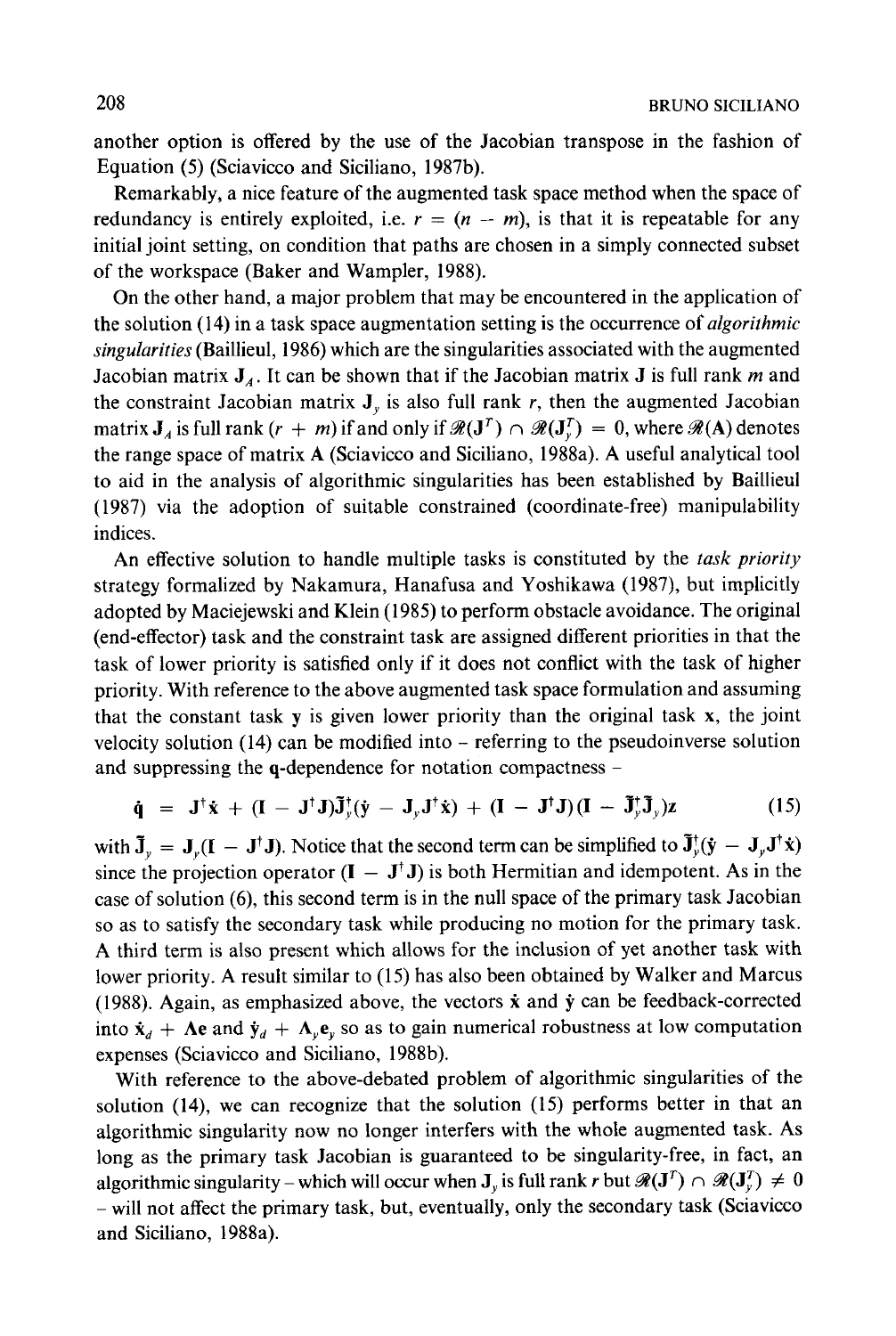### **6. Inverse Kinematic Functions**

Another method of solving redundancy is to specify an *inverse kinematic function* to (1) as a function g defined on a suitable portion of the workspace, namely an *invertible workspace* (Wampler 1988a), such that

$$
\mathbf{f}(\mathbf{g}(\mathbf{x})) = \mathbf{x} \tag{16}
$$

for all x contained in the invertible workspace. A useful tool derived from topology, namely the *winding number,* can be used to discover restrictions on invertible workspaces (Wampler, 1988b). In the case of simple nonredundant geometries, indeed, it is well-known that inverse kinematic functions in closed-form exists. Thus, the problem is to find closed-form expressions in the redundant case since a continuum of possible inverse functions g satisfying (16) exist. The most direct way of accomplishing this purpose is undoubtedly to dispose of an inverse function for  $(n - m)$  of the joint coordinates, say

$$
\mathbf{q}_1 = \mathbf{g}_1(\mathbf{x}) \tag{17}
$$

where  $g_1$  is defined on a *feasible workspace*, and then solve for the remaining joint coordinates  $q_2$  from

$$
\mathbf{f}(\mathbf{q}_1, \mathbf{q}_2) = \mathbf{x}.\tag{18}
$$

According to the definition of Wampler (1987), a feasible workspace is that subset of the reachable workspace, for a differentiable inverse kinematic function g, such that a finite bound on the ratio of joint speed to speed in the workspace exists.

Like any of the above kinematic control methods, the inverse kinematic function method allows for on-line implementation, i.e. given a task path  $x(t)$ , the joint path is derived from  $q(t) = g(x(t))$ . The other nice property of the method is repeatability, or cyclic behaviour according to the coinage of Wampler (1987). Also, an important result has been obtained by Baker and Wampler (1988): Any kinematic control method that allows on-line path corrections and enjoys the cyclic property is equivalent to an inverse kinematic function, that is there exists an inverse function that produces the same joint paths. Thus, for instance, the extended Jacobian method can be regarded as a viable computational way of implementing an inverse kinematic function, whenever that is difficult to obtain in closed-form.

## **7. Summary and Discussion**

In the above sections we have attempted to bring out unified frameworks for the analysis of the most widely adopted methods for kinematic control of redundant robot manipulators. We have restricted our survey to the instantaneous solution techniques which allow on-line path modification.

As it has emerged above, the first three classes of methods, namely simple Jacobianbased techniques, gradient projection method, and task space augmentation, are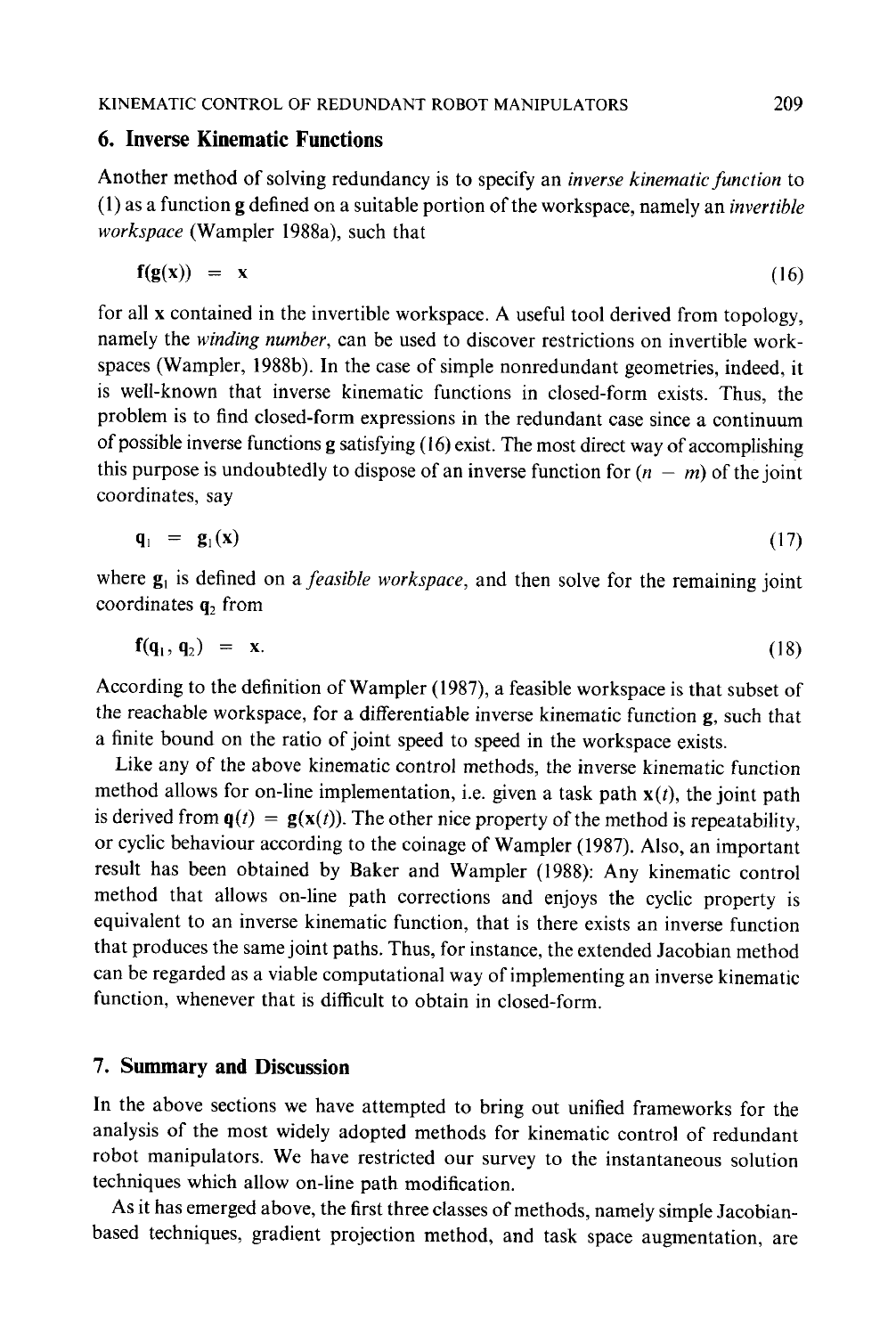based on the joint velocity solution of the mapping (2) (the joint displacements can then be found via numerical integration). The inverse kinematic function method aims, instead, at finding the joint displacements directly.

We have tried to point out the advantages and disadvantages of each method. Singularity avoidance, joint path repeatability and satisfaction of general constraint tasks are the main issues that should guide the choice of the most effective solution technique. Simple Jacobian-based methods, though computationally simpler, hardly ensure repeatability. The use of the damped least-squares pseudoinverse, or even of the transpose, may provide remedy for singularity occurrence. Local optimization techniques do not supply practical guarantees if a local minimum is not achieved. It is our confidence that the task space augmentation method with task priority offers the most benefits over the other methods, since it allows the user to set a number of independent constraints, e.g. singularity avoidance, while systematically ensuring that the primary task is not affected by the constraint task. Also, repeatibility in the joint space is often obtained. The inverse kinematic function method, perhaps, is the most logical one to apply - and conceptually corresponds to an augmented task space method - except for the inherent difficulties in finding closed-form expressions for such inverse functions.

In the present study, we have not addressed the *dynamic control* problem for redundant manipulators; at least, a few words are in order. The usual approach to robot control is as follows: Solve the inverse kinematics for a finite number of task configurations, by using any of the above methods. From the joint variable solutions, construct continuous joint paths, e.g. via splining functions, which constitute the reference inputs to some dynamic joint space controller.

Another approach is to design a dynamic control directly in the task space which allows on-line path modification based on sensory feedback data. Unless the goal is to design a simple positional controller, in which case simple PD independent joint controllers (with gravity compensation) are seen to lead to stable behaviour (Asada and Slotine, 1986), a tracking task space controller requires that reference joint accelerations are available. This implies that the second-order kinematic mapping must be considered, which can be derived by further differentiating Equation (2), i.e.

$$
\ddot{\mathbf{x}} = \mathbf{J}(\mathbf{q})\ddot{\mathbf{q}} + \dot{\mathbf{J}}(\mathbf{q})\dot{\mathbf{q}}.\tag{19}
$$

The most general solution to Eq. (19) can be written as

$$
\ddot{\mathbf{q}} = \mathbf{J}^{\dagger}(\mathbf{q})\left[\ddot{\mathbf{x}} - \dot{\mathbf{J}}(\mathbf{q})\dot{\mathbf{q}}\right] + [\mathbf{I} - \mathbf{J}^{\dagger}(\mathbf{q})\mathbf{J}(\mathbf{q})]\ddot{\mathbf{q}}_0, \qquad (20)
$$

where  $\ddot{\mathbf{q}}_0$  is an arbitrary joint acceleration vector which is projected onto the null space of J. The choice of  $\ddot{\mathbf{q}}_0$  is not immediate. Hsu, Hauser and Sastry (1988) stressed that  $\ddot{\mathbf{q}}_0$  must be chosen to control the components of the joint velocities - unobservable at the output of the system - which may lead to internal unstable behaviour.

We remark here that another possibility would be to derive the joint accelerations by symbolic differentiation of the joint velocity solutions obtained with any of the above-illustrated methods. This issue along with other refinements of the kinematic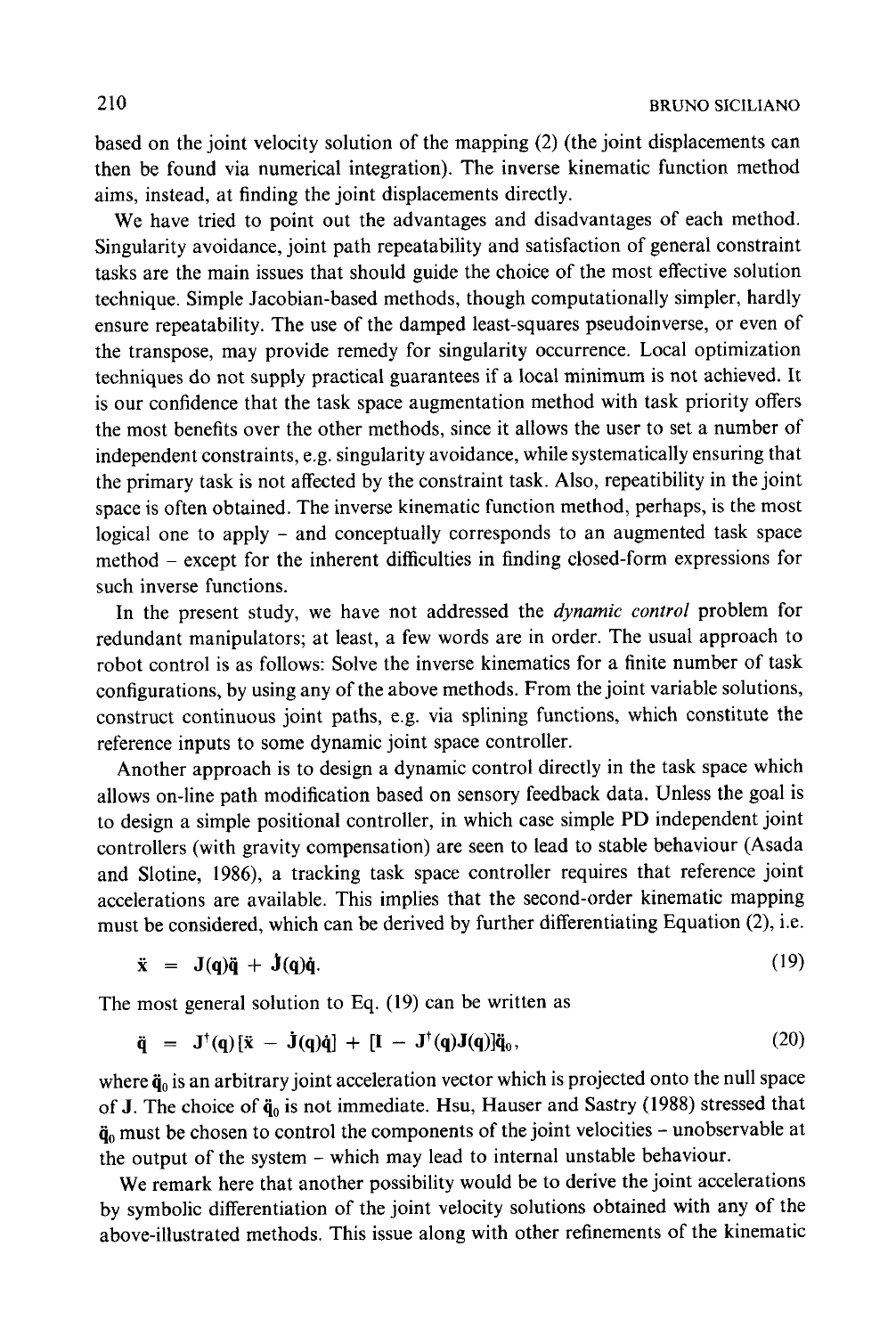**control methods - or yet innovative approaches - open a research area mature for further investigation.** 

**We would like to conclude this tutorial with the following consideration: If the robotics research community believe that the addition of extra degrees of freedom can improve on conventional nonredundant manipulator's performance, it is probably about time to provide the robotics industry community with convincing motivations in favour of a greater use of redundancy!** 

### **Acknowledgements**

The present material is based on research supported by the Ministero dell' Università e della Ricerca Scientifica e Technologica under 40% and 60% funds. We would like to **thank Lorenzo Sciavicco, Stefano Chiaverini and Pasquale Chiacchio for many stimulating discussions and technical insights regarding the ideas discussed in this paper.** 

#### **References**

- Angeles, J., 1988, Isotropy criteria in the kinematic design and control of redundant manipulators, Preprints of the NATO Advanced Research Workshop 'Robots with Redundancy: Design, Sensing and Control', Sal6, Italy, to be published by Springer-Verlag.
- Asada, H. and Slotine, J.-J. E., 1986, *Robot Analysis and Control,* Wiley Interscience, New York.
- Baillieul, J., 1985, Kinematic programming alternatives for redundant manipulators, *Proc. 1985 IEEE Internat. Conf. Robot. Automat.,* IEEE Computer Society Press, Silver Spring, pp. 722-728.
- Baillieul, J., 1986, Avoiding obstacles and resolving kinematic redundancy, *Proc. 1986 1EEE lnternat. Conf. Robot. Automat.,* IEEE Computer Society Press, Washington, pp. 1698-1704.
- Baillieul, J., 1987. A constraint oriented approach to inverse problems for kinematically redundant manipulators, *Proc. 1987 IEEE Internat. Conf. Robot. Automat.,* IEEE Computer Society Press, Washington, pp. 1827-1833.
- Baillieul, J., Hollerbach, J. M., and Brockett, R. W., 1984, Programming and control of kinematically redundant manipulators, Proc. 23rd IEEE Conf. Decision and Control, IEEE, New York, pp. 768-774.
- Baker, D. R. and Wampler, C. W., 1988, On the inverse kinematics of redundant manipulators, *lnternat. J. Robot. Res.* 7(2), 3-21.
- Chang, P. H., 1987, A closed-form solution for inverse kinematics of robot manipulators, IEEE *J. Robot. Automat.* 3, 393-403.
- Chevallereau, C. and Khalil, W., 1988, A new method for the solution of the inverse kinematics of redundant robots, *Proc. 1988 IEEE Internat. Conf. Robot. Automat.,* IEEE Computer Society Press, Washington, pp. 37-42.
- Chiu, S. L., 1988, Task compatibility of manipulator postures, *Internat. J. Robot. Res.* 7(5), 13-21.
- Dubey, R. V., Euler, J. A., and Babcock, S. M., 1988, An efficient gradient projection optimization scheme for a seven-degree-of-freedom redundant robot with spherical wrist, *Proc. 1988 IEEE Internat. Conf. Robot. Automat.,* IEEE Computer Society Press, Washington, pp. 28-36.
- Egeland, O., 1987, Task-space tracking with redundant manipulators, *IEEE J. Robot. Automat. 3,*  471-475.
- Hsu, P., Hauser, J., and Sastry, S., 1988. Dynamic control of redundant manipulators, *Proceedings of the 1988 IEEE Internat. Conf. Robot. Automat.,* IEEE Computer Society Press, Washington, pp. 183-187.
- Kazerounian, K. and Wang, Z., 1988, Global versus local optimization in redundancy resolution of robotic manipulators, *Internat. J. Robot. Res.* 7(5), 3-12.
- Klein, C. A. and Blaho, B. E., 1987, Dexterity measures for the design and control of kinematically redundant manipulators, *Internat. J. Robot. Res.* 6(2), 72-83.
- Klein, C. A. and Huang, C. H., (1983), Review of pseudoinverse control for use with kinematically redundant manipulators, *IEEE Trans. Systems Man Cybernet.* 13, 245-250.